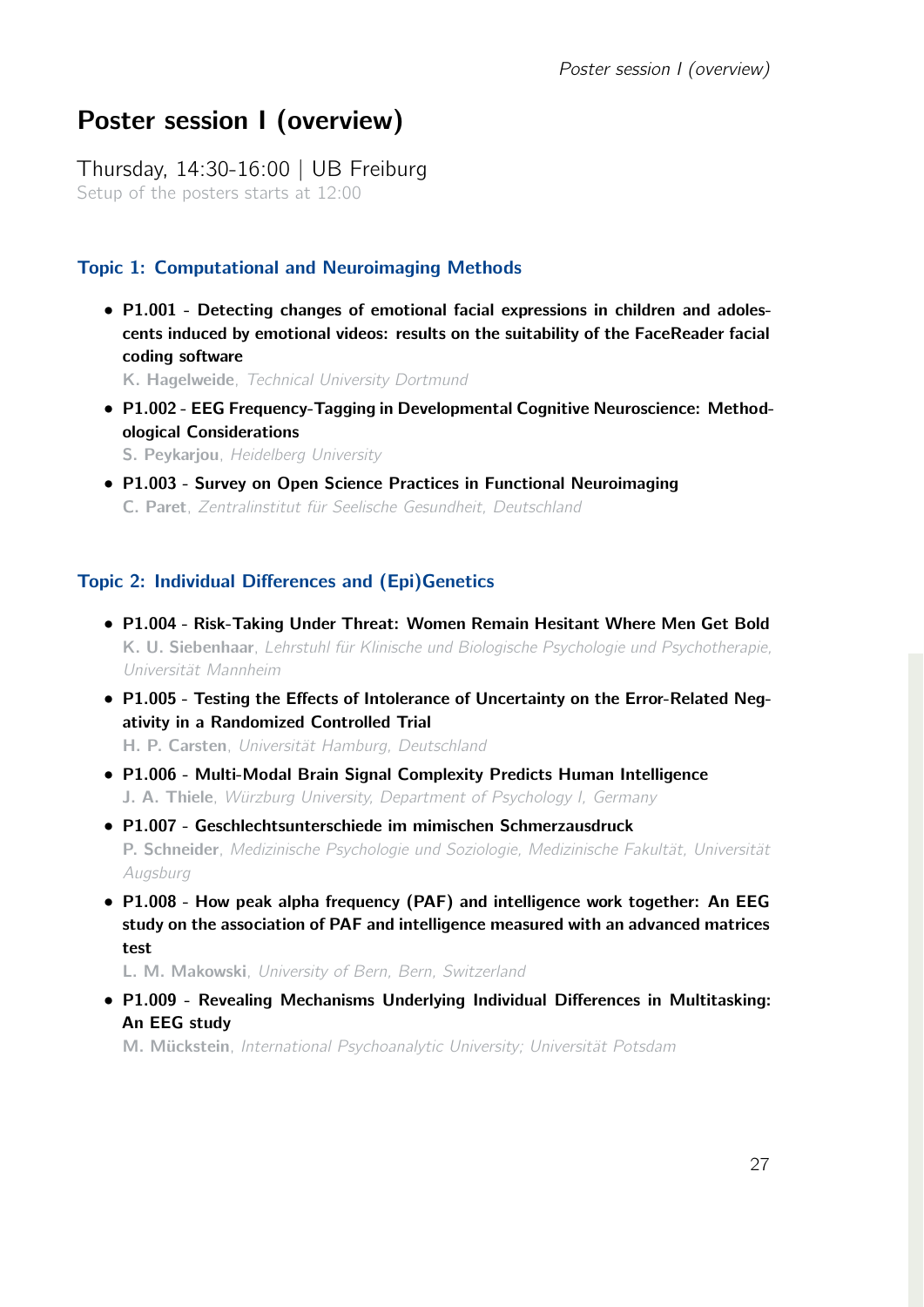*•* P1.010 - Higher fronto-parietal upper alpha synchronization in divergent as compared to convergent thinking beyond the impact of working memory

V. Eymann, *Center for Cognitive Science, University of Kaiserslautern, Germany*

*•* P1.011 - The relationship between chronotype and pain sensitivity in a sample of young adults

G. Zerbini, *Faculty of Medicine, Department of Medical Psychology and Sociology, University of Augsburg, Augsburg, DE*

#### Topic 3: Learning, Memory, and Sleep

- *•* P1.012 Virtual reality experiences promote autobiographical retrieval mechanisms: Electrophysiological correlates of laboratory and virtual experiences J. Kisker, *Experimental Psychology I, Institute of Psychology, Universität Osnabrück, Deutschland*
- *•* P1.013 The forward testing effect is robust to psychosocial retrieval stress B. Pastötter, *Universität Trier, Deutschland*
- *•* P1.014 Mnemonische Mechanismen in der virtuellen Realität Vergleich ereigniskorrelierter Potentiale des Repetition-Suppression Effektes zwischen VR und konventionellen Laborbedingungen

M. Johnsdorf, *Universität Osnabrück, Deutschland*

*•* P1.015 - Behavioral and computational evidence for compositional reuse of experience in humans

L. Luettgau, *Max Planck UCL Centre for Computational Psychiatry and Ageing Research, University College London, United Kingdom*

*•* P1.016 - Short-term training attenuates the repetition probability effect for non-face objects

C. Li, *Friedrich-Schiller-Universität Jena, Germany*

• P1.017 - Two distinct ways to form long-term object-recognition memory during sleep and wakefulness

M. Harkotte, *Institute of Medical Psychology and Behavioral Neurobiology, University of Tübingen, Germany*

- *•* P1.018 Hunger drives the formation of long-term spatial memory during wakefulness A. Sawangjit, *Institute of Medical Psychology and Behavioral Neurobiology, University of Tübingen, Germany*
- *•* P1.019 Acute stress influences decisions informed by social and reward inference S. Schulreich, *Universität Hamburg, Deutschland*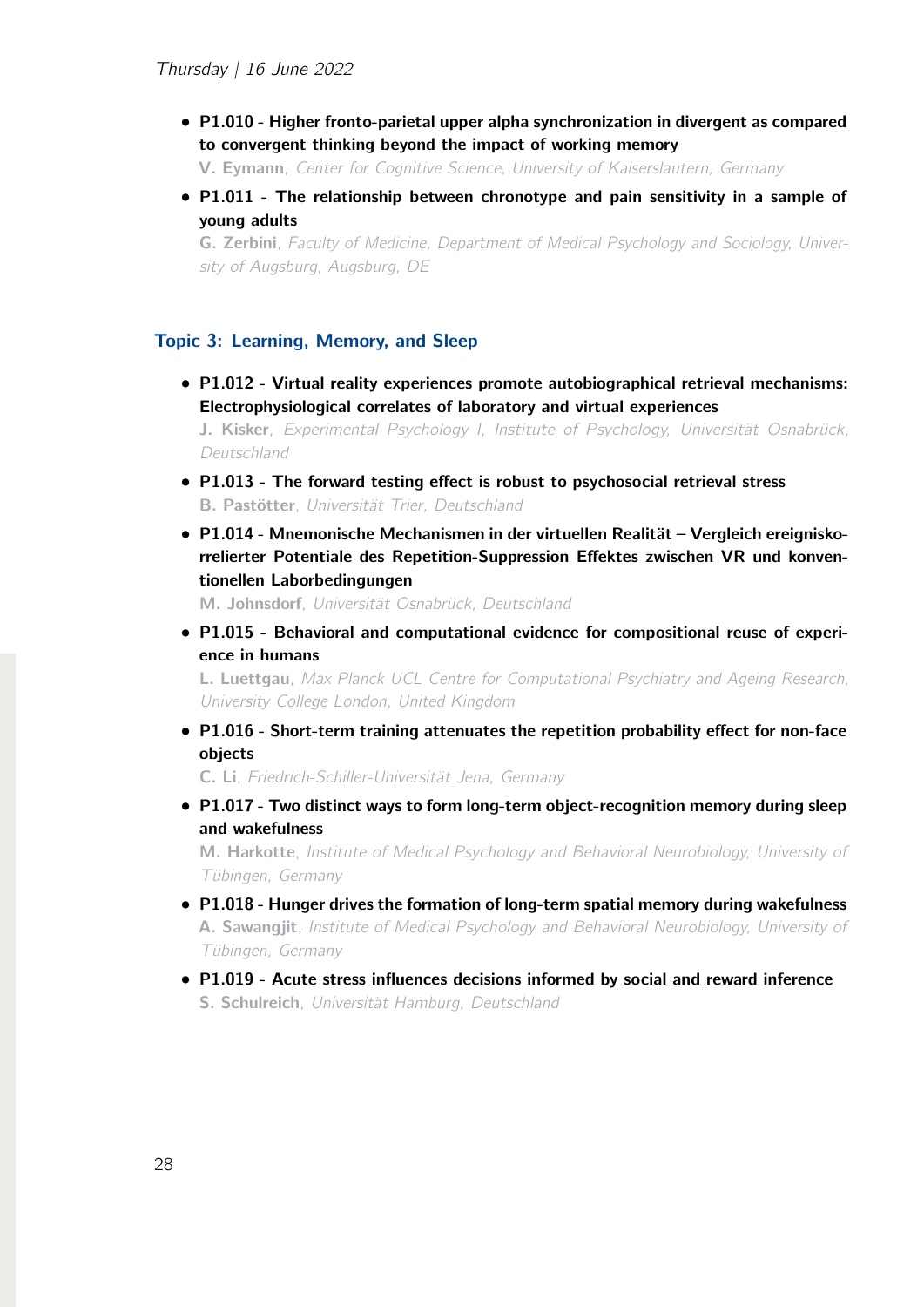*•* P1.020 - Cognitive processing during sleep: designed to be parsimonious and sleepprotective

C. Blume, *Centre for Chronobiology, Psychiatric Hospital of the University of Basel, Switzerland*

*•* P1.021 - Generalization, memory specificity and their overnight fate are differentially associated with age in childhood

E. S. Buchberger, *Max Planck Institute for Human Development, Berlin, Germany*

- *•* P1.022 Challenges of tracking sequential memory replay during wakeful rest S. Kern, *Zentralinstitut für seelische Gesundheit Mannheim*
- *•* P1.023 Measuring the effect of reward on memory without the confounding influence of response bias

D. P. Morgan, *Department of Clinical Psychology, Central Institute of Mental Health, Medical Faculty Mannheim, Heidelberg University, Mannheim, Germany*

*•* P1.024 - Differential oscillatory processes associated with successful sequence memory encoding in young and older adults

N. Ehrhardt, *Klinik und Poliklinik für Neurologie, Universitätsmedizin Greifswald*

*•* P1.025 - Modeling adaptation to environmental volatility using recurrent neural networks

D. Tuzsus, *Department Psychologie, Universität zu Köln, Deutschland*

- *•* P1.026 Quantifying information processing in human and rodent sleep signatures M. A. Hahn, *University Medical Center, Tübingen, Germany*
- *•* P1.027 Erotic cue exposure modulates physiological arousal, increases temporal discounting and attenuates model-based reinforcement learning D. Mathar, *Department Psychologie, Universität zu Köln, Deutschland*
- *•* P1.028 The role of dopamine, reward learning and prefrontal activity in expectationinduced mood enhancement

N. Augustat, *Philipps-Universität Marburg, Deutschland*

*•* P1.029 - The adaptation process of sleep during non-consecutive nights in unfamiliar versus familiar environments

A. Wick, *Universität Fribourg, Schweiz*

- *•* P1.030 Attentive immobility in the face of inevitable distal threat— Startle potentiation and fear bradycardia as an index of emotion and attention C. Szeska, *Universität Potsdam*
- *•* P1.031 Memory reprocessing of narrative contents in sleep and wakefulness J. Palmieri, *University of Freiburg, Germany*
- *•* P1.032 Functional dissociation of hippocampal and neocortical ripples: From information transfer to consolidation

F. v. Schalkwijk, *Hertie-Institute for Clinical Brain Research, Center for Neurology, University Medical Center Tübingen, Tübingen, Germany*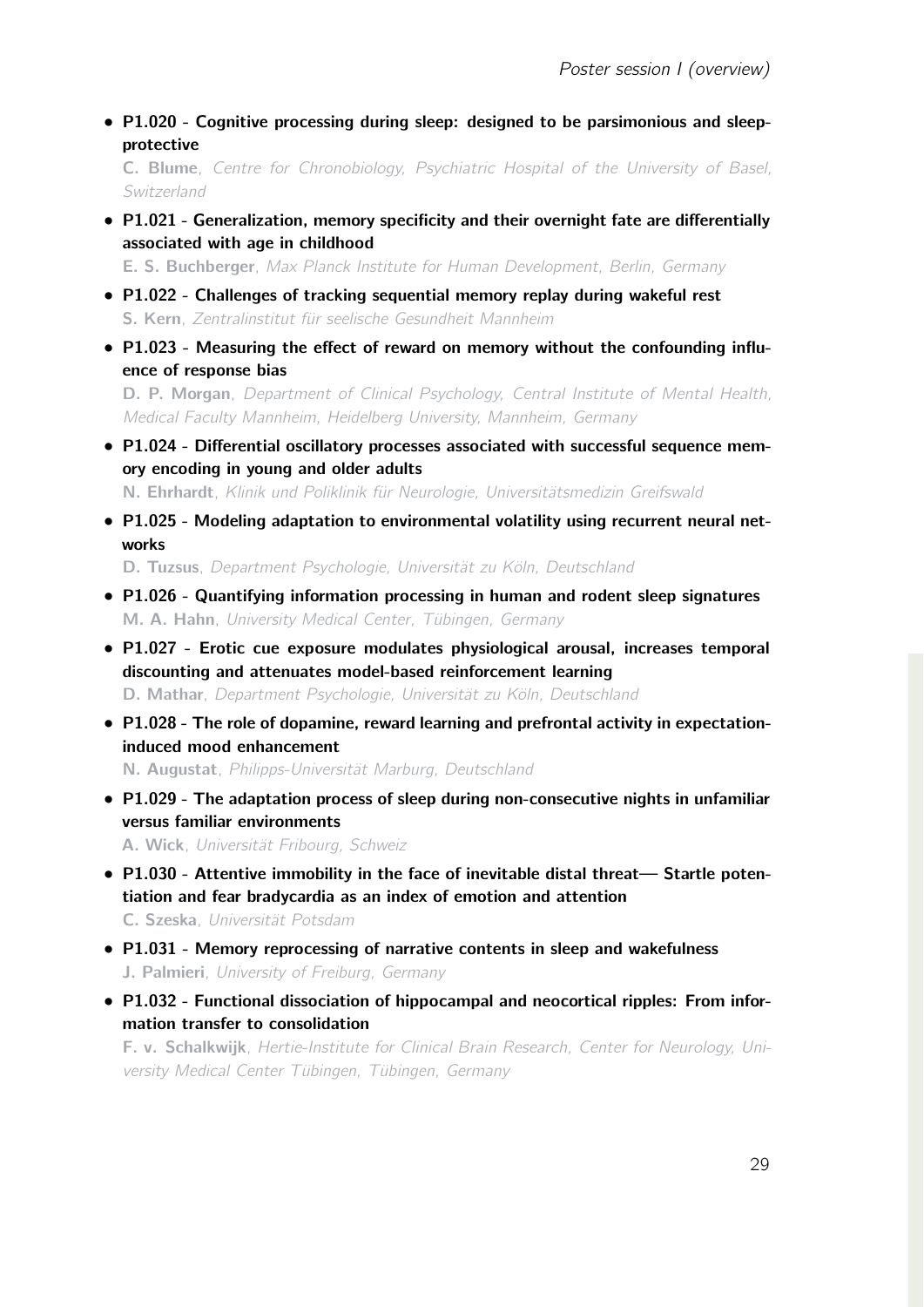*•* P1.033 - Oscillatory and non-oscillatory brain activity and peripheral indicators in fear and extinction memory

P. Bierwirth, *Universität Osnabrück, Deutschland*

*•* P1.034 - Investigation the role of serotonin in declarative memory using a human serotonin lesion model

R. Coray, *Experimental and Clinical Pharmacopsychology, Department of Psychiatry, Psychotherapy, and Psychosomatics, Psychiatric University Hospital Zurich, University of Zurich, Switzerland*

## Topic 4: Cognition

*•* P1.035 - High density parietal alpha training for sense of presence in Virtual reality. A pilot study

L. Botrel, *Universität Würzburg, Deutschland*

*•* P1.036 - Preference for and proficiency in mathematical cognition differentially affect early and late stages of primed mathematical vs. non-mathematical meaning processing

L. Bechtold, *Heinrich Heine Universität Düsseldorf, Deutschland*

*•* P1.037 - Slip or fallacy? The influence of error severity on the error-related negativity in pianists

C. Albrecht, *Heinrich-Heine-Universität Düsseldorf, Deutschland*

- *•* P1.038 Modulation of self-control by acute and chronic stress J. Stein, *TU Dresden, Deutschland*
- *•* P1.039 The effects of working memory load on conscious and unconscious neural processing of task-unrelated acoustic stimuli

L. Brockhoff, *Institute of Medical Psychology und Systems Neuroscience, University of Muenster*

*•* P1.040 - Anticipatory and task-specific allocation of cognitive effort modulates EEG low frequency dynamics during task preparation

N. Liegel, *Leibniz Research Centre for Working Environment and Human Factors, Germany*

- *•* P1.041 Opposing effects of intentionally reduced effort and adverse examiner intervention on cognitive control in a simulated neuropsychological assessment scenario J. Schott, *Phillips Universität Marburg*
- *•* P1.042 Conjunctive coding of the past and present impairs human behavior J. Weber, *Hertie Institute for Clinical Brain Research, Center for Neurology, University Medical Center Tübingen, Tübingen, Germany.*
- *•* P1.043 A trial-wise gripforce model reveals effects of model-based values on response vigour during intertemporal choice

E. Smith, *Department Psychologie, Universität zu Köln, Deutschland*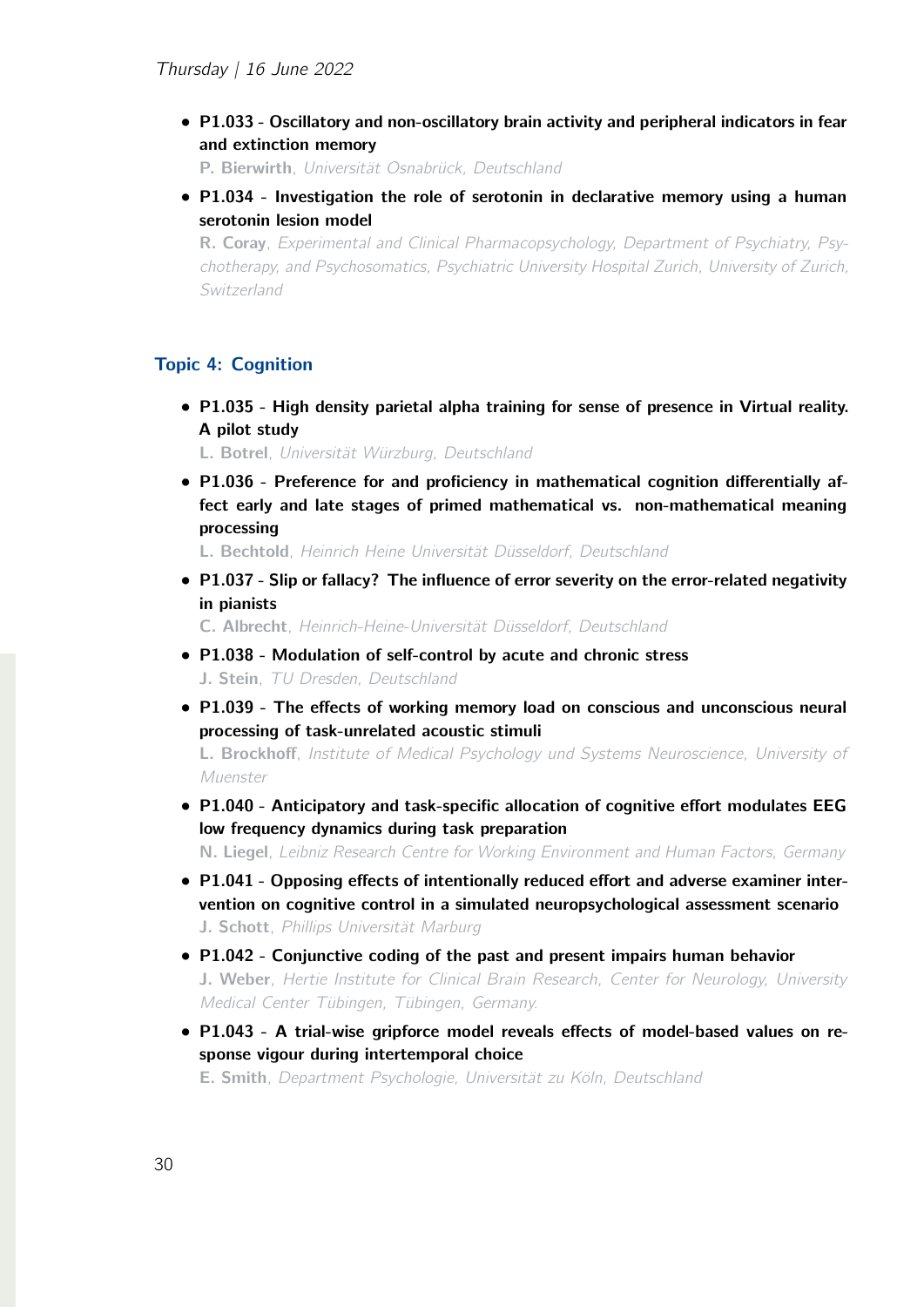*•* P1.044 - Effects of methylphenidate on the motivation of flexible and focused cognitive control

M. I. Froböse, *Heinrich Heine University, Düsseldorf, Germany*

*•* P1.045 - Parameterization of Slow Cortical Potentials During States of Tension and Relaxation and the Moderating Role of Trait and State Variables Linked to Action Control

M. Hense, *Institute for Frontier Areas of Psychology and Mental Health, Freiburg, Germany*

*•* P1.046 - Investigating Error Monitoring From an Affective Perspective: Association Between Valence Evaluation, Neural Indices, and Autonomic Arousal in Healthy Individuals and Patients With OCD

L. Balzus, *Department of Psychology, Humboldt-Universität zu Berlin, Germany*

- *•* P1.047 EEG correlates of cognitive effort during cued task-switching S. Arnau, *Leibniz Research Centre for Working Environment and Human Factors, Dortmund*
- *•* P1.048 Distilling neural correlates of consciousness during the attentional blink T. Dellert, *Institute of Medical Psychology and Systems Neuroscience, University of Münster*

## Topic 5: Attention and Perception

*•* P1.049 - Differential effects of prediction error and adaptation along the auditory cortical hierarchy during deviance processing

I. Schl, *Institute of Medical Psychology and Systems Neuroscience, University of Münster*

*•* P1.050 - Music tempo influences performance and emotional state in a visual oddball task

A. Dienst, *Technische Universität Berlin*

- *•* P1.051 Longitudinal development of distributed responses in ventral temporal cortex in children is linked to face recognition and reading performance M. Nordt, *Department of Psychology, Stanford University, Stanford, CA, US*
- *•* P1.052 The THINGS initiative: a global large-scale effort for the representative study of objects in brains, behavior, and computational models O. Contier, *Max Planck Institut für Kognitions- und Neurowissenschaften, Deutschland*
- *•* P1.053 A neurodevelopmental case of severe impairments in mid-level vision but intact higher-level vision

S. Weigelt, *Vision, Visual Impairment & Blindness, Department of Rehabilitation Sciences, TU Dortmund, Deutschland*

*•* P1.054 - Causal evidence for the role of the frontoparietal network in rhythmic attentional sampling

I. Raposo, *Hertie Institute For Clinical Brain Research, Germany*

*•* P1.055 - Sound processing in everyday life: A mobile ear-EEG study D. Hölle, *Universität Oldenburg, Deutschland*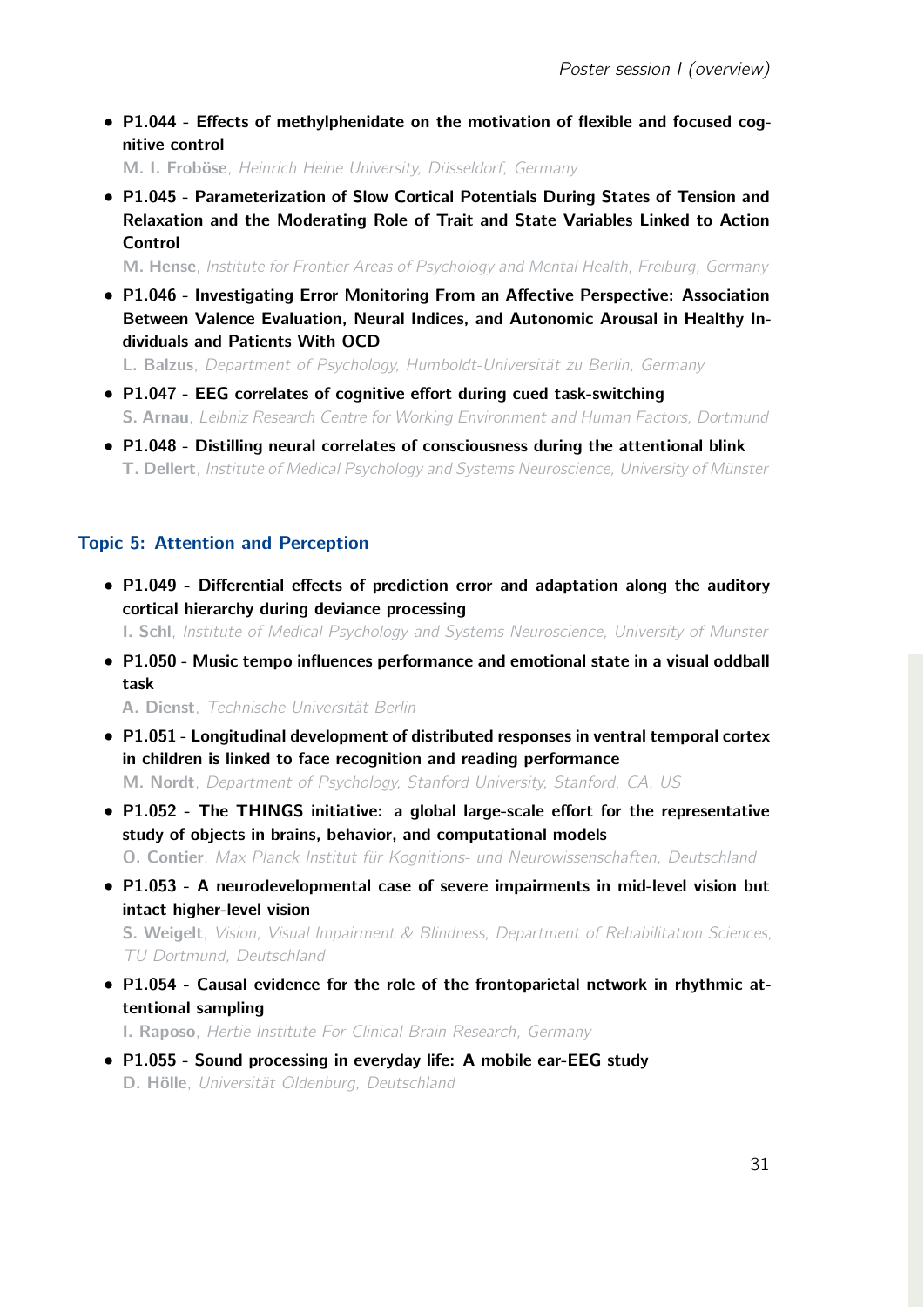- *•* P1.056 Listen to me! Auditory attention in online meetings M. Stollmann, *University of Oldenburg*
- *•* P1.057 Sensory attenuation of auditory-visual action effects S. Ayatollahi, *University of Hildesheim, Germany*
- *•* P1.058 Reward-based multi-session attentional bias modification: A longitudinal EEG study

S. Kang, *Universität Osnabrück, Deutschland*

*•* P1.059 - Spontaneous alpha-band oscillations modulate stimulus-specific features representation

E. Balestrieri, *University of Muenster, Germany*

*•* P1.061 - Investigating EEG correlates of bottom-up and top-down processing during perceptual uncertainty

M. Maschke, *Institut für Grenzgebiete der Psychologie und Psychohygiene e.V., Germany*

#### Topic 6: Brain and Periphery, Neuroendocrinology, and Stress

*•* P1.063 - Short-term high-fat feeding induces a reversible net decrease in synaptic AMPA receptors in the hypothalamus

J. Liu, *Institute of Medical Psychology and Behavioral Neurobiology, University of Tübingen, Tübingen, Germany*

*•* P1.064 - Baseline and inflammation-induced state fatigue impact motivated behavior in the context of a SARS-CoV-2 vaccination model

F. Luebber, *Social Neuroscience Lab, Department of Psychiatry and Psychotherapy, University of Lübeck, Lübeck, Germany*

*•* P1.065 - Burnout, Chronic Work Stress and Allostatic Load: First Results from the Regensburg Burnout Project

C. Bärtl, *Institute of Psychology, University of Regensburg, Germany*

• P1.066 - Keep calm and relax: increase in parasympathetic activity by watching 360° and 2D nature videos

R. J. Gaertner, *Universität Konstanz, Deutschland*

*•* P1.067 - Digitalisierungs-assoziierte Veränderungen in stress-relevanten Arbeitsbedingungen von Ärzt:innen

M. K. Wekenborg, *TU Dresden*

*•* P1.068 - Die automatische Erkennung von nicht-metabolischen HRV-Reduktionen im Alltag: Ist die Bewegung oder deren Inverse sinnvoller für einen Algorithmus zur Erkennung psychologischer Phänomene?

A. Schwerdtfeger, *Karl-Franzens-Universität Graz, Österreich*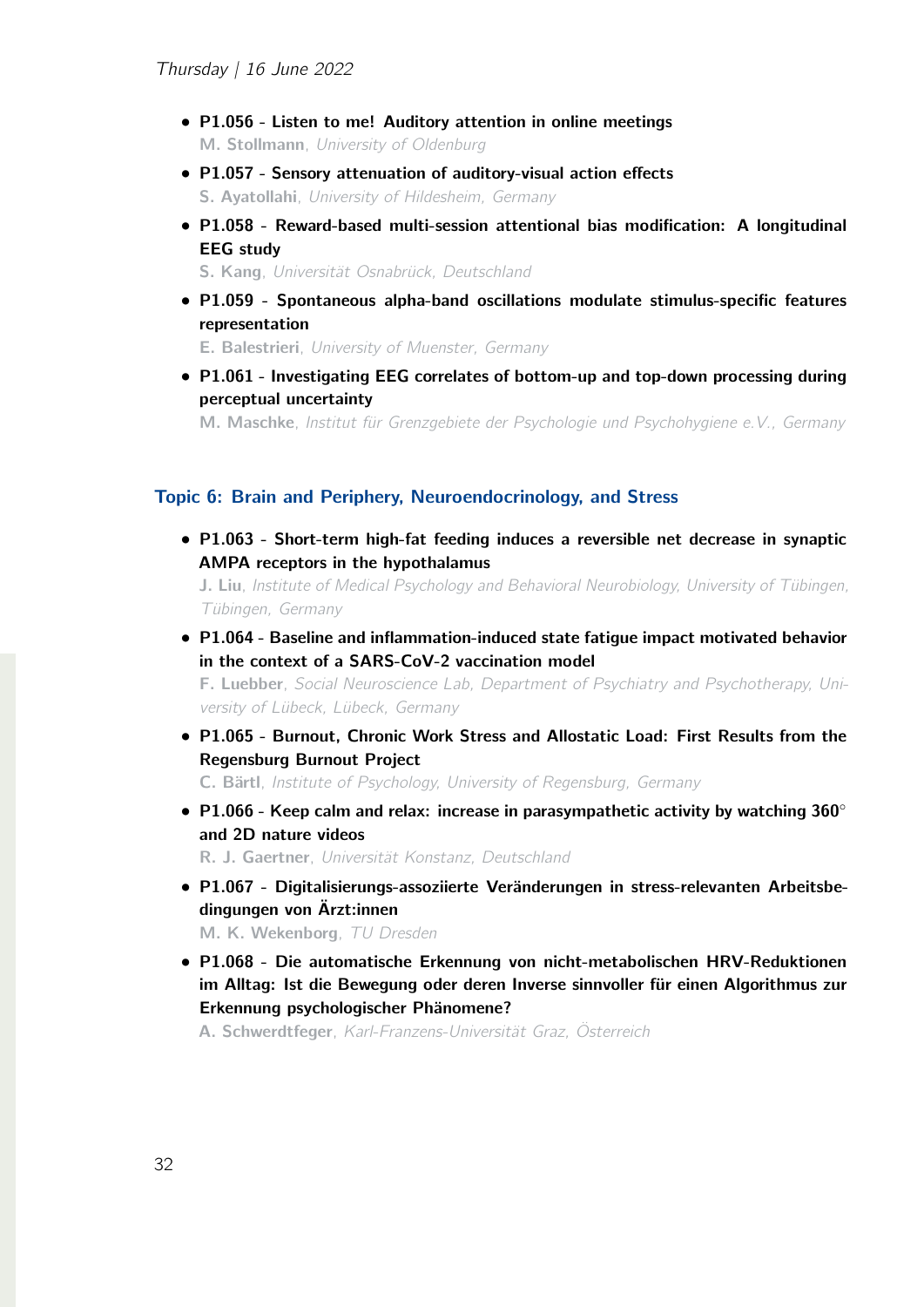*•* P1.069 - The effect of early-life adversity and cognitive reappraisal on cortisol stress responses in healthy young women

U. U. Bentele, *Department of Psychology, University of Constance, Constance, Germany*

- *•* P1.070 Validation of an online version of the Trier Social Stress Test in adults M. Meier, *Department of Psychology, Neuropsychology, University of Konstanz, Constance, Germany*
- *•* P1.071 The influence of induced positive emotions on psychobiological stress reactions

K. Henkel, *Justus-Liebig-Universität Gießen, Deutschland*

- *•* P1.072 Evaluation of a short respiration focused training to help others during stress V. Zamoscik, *Zentralinstitut für Seelische Gesundheit, Deutschland*
- *•* P1.073 Evaluation and update of the expert consensus guidelines for the assessment of the cortisol awakening response

T. Stalder, *Universität Siegen, Deutschland*

*•* P1.074 - Prediction of antibody levels after COVD-19 vaccination: a study on immune interoception

S. J. Dimitroff, *Department of Psychology, Division of Neuropsychology, University of Konstanz, Germany*

*•* P1.075 - The Association of Hair Cortisol, Stressful Life Events, and Psychosocial Stress Habituation

J. Planert, *Universität Siegen, Deutschland*

*•* P1.076 - How hair keeps track: Associations between hair concentrations of psychoactive substances and steroid hormones in a large cohort sample of young adults in Switzerland

L. Johnson-Ferguson, *Jacobs Center for Productive Youth Development, University of Zurich, Switzerland*

# Topic 7: Social and Environmental Neuroscience

*•* P1.077 - On using fNIRS in the cockpit: Frontal cortical oxygenation changes as a means of measuring mental workload in simulated flights

A. Hamann, *Deutsches Zentrum für Luft- und Raumfahrt e.V. (DLR), Deutschland*

*•* P1.078 - The reward-like nature of smiling and sad faces: Social influence on costly punishment

M. Weiß, *University Hospital Würzburg; Würzburg; Germany*

*•* P1.079 - Behavioral and neural dissociation of social anxiety and loneliness J. Lieberz, *Department of Psychiatry and Psychotherapy, University Hospital Bonn, Germany*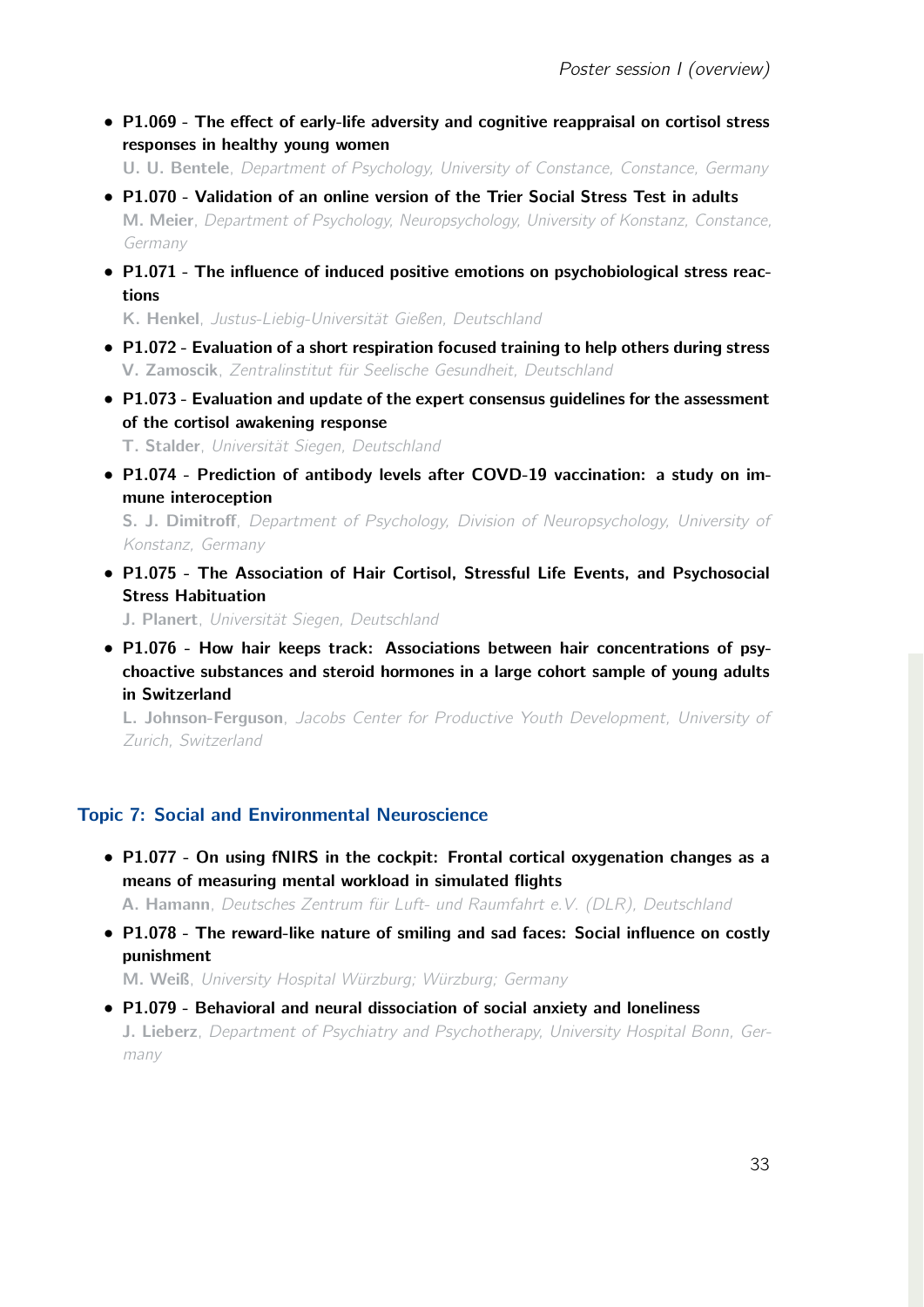*•* P1.080 - EmBody, EmFace – Ein neues, offenes Tool zur Erfassung von Emotionserkennung aus Körper- und Gesichtsausdrücken

L. L. Lott, *Universität Freiburg, Germany*

*•* P1.081 - Cross-modal decoding of emotional expressions in fMRI – mirror neurons in social cognition

L. A. Wallenwein, *Department of Psychology, University of Konstanz, Konstanz, Germany*

*•* P1.082 - Imitation - a basic mechanism culturally influenced? A fMRI investigation of Chinese and German participants

C. A. Sojer, *Universität Konstanz, Deutschland*

- *•* P1.083 Does an empty stomach influence the brain's response to social recognition? D. M. Pfabigan, *University of Oslo, Norway*
- *•* P1.084 Always look on the bright side of life: The effect of social exclusion on emotional reactivity and emotion regulation

A. Reinhard, *Department of Psychology, University of Konstanz*

*•* P1.085 - Investigating Mu rhythm and its source localization during the observation of human social interaction and biological movement

S. Dastgheib, *Department for General Psychology and Cognitive Neuroscience, Institute of Psychology, Friedrich Schiller University of Jena, Am Steiger 3/1, 07743 Jena, Germany*

#### Topic 8: Development and Ageing

*•* P1.086 - The role of multivariate representations of task sets for age differences in task-switching performance

S. A. Schwarze, *Max Planck Institute for Human Development, Deutschland*

- *•* P1.087 On the long term consequences of preterm birth on the self-control brain network: A DTI study on adolescents measured in the ABCD study M. Marek, *Psychological Methods and Statistics, Department of Psychology, School of Medicine and Health Sciences, Carl von Ossietzky Universität Oldenburg, Oldenburg, Germany*
- *•* P1.088 Preterm birth and microstructural properties in fiber tracts among audiovisual integration brain regions in neonates

J. F. Quinones, *Psychological Methods and Statistics, Department of Psychology, School of Medicine and Health Sciences, Carl von Ossietzky Universität Oldenburg, Oldenburg, Germany;*

*•* P1.090 - Less efficient cognitive pain modulation in healthy older adults – the impact of executive functions, chronic stress, and physical activity

A. Heller, *Universität Luxembourg, FHSE*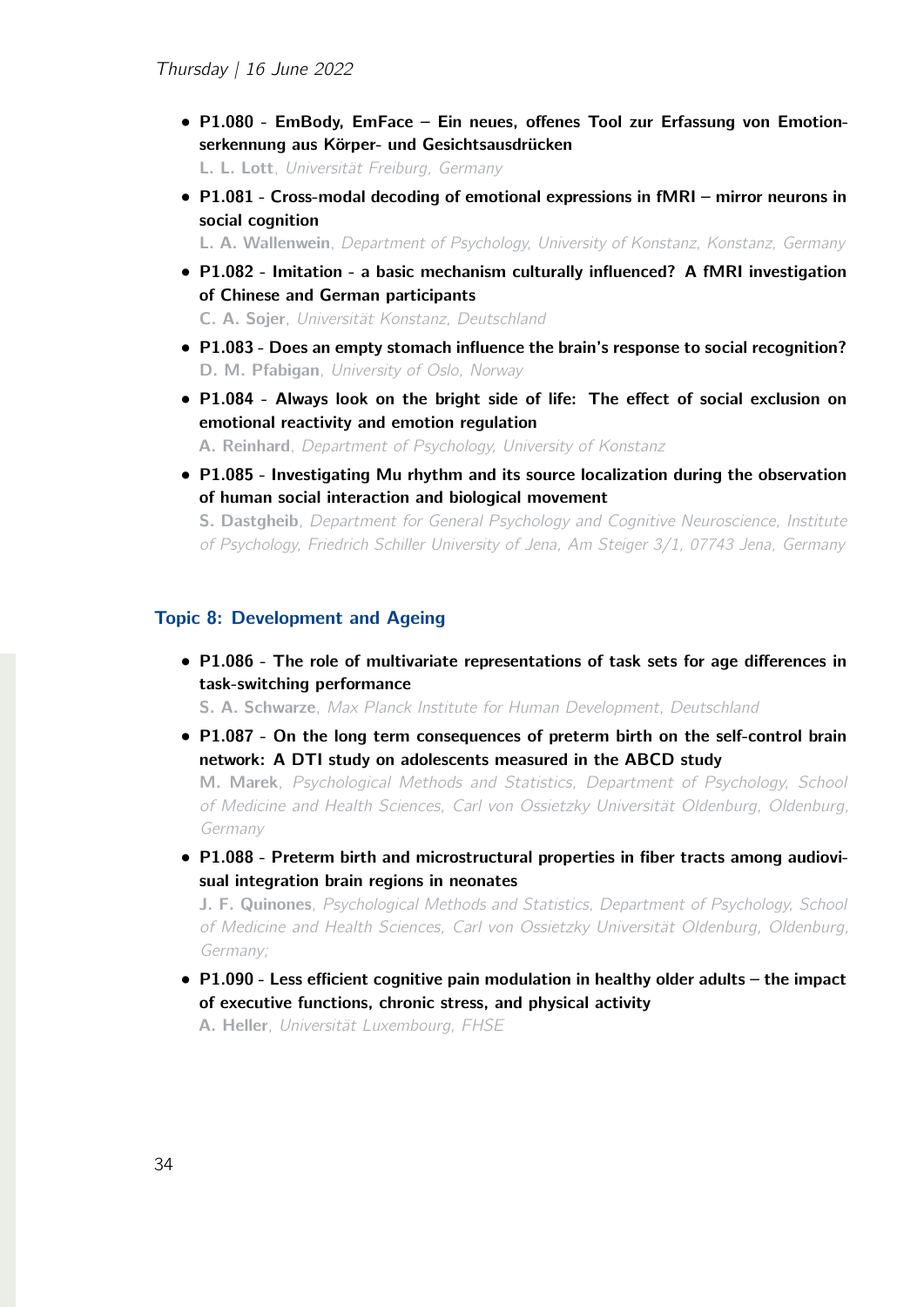*•* P1.091 - Neural Correlates of Short and Long Delay Memory Consolidation Differ Between Children and Young Adults

I. Schommartz, *Goethe University Frankfurt, Deutschland*

*•* P1.092 - Multimodal Brain-Phenotype Relations of the Angular Gyrus: Group Trends versus Individual Profiles

C. Jockwitz, *Institute of Neuroscience and Medicine (INM-1), Research Centre Jülich, Jülich, Germany*

*•* P1.093 - Appetitive Operant Conditioning in Children Aged 4-6 Using a Mechanistic Game

J. Jagusch-Poirier, *Vision, Visual Impairments & Blindness, Department of Rehabilitation Sciences, TU Dortmund University*

## Topic 9: Disorders and Interventions

*•* P1.094 - Personalized neurofeedback: a systematic comparison of self- and externallypaced training in healthy adults

S. Uslu, *University of Luxembourg*

*•* P1.095 - Interoceptive accuracy and salience network functional connectivity in depression

M. Blickle, *Zentrum für Psychische Gesundheit, Universitätsklinikum Würzburg, Deutschland*

*•* P1.096 - Bipolar disorder moderates the relationship between self-referential thinking and impulse control

T. D. Meyer, *McGovern Medical School, Psychiatry & Behav. Sciences, University of Texas HSC at Houston, USA*

- *•* P1.097 The neural underpinnings of approach-avoidance training changing food choices while bypassing preferences A. Zahedi, *Deutsches Institut für Ernährungsforschung (DIfE), Germany*
- *•* P1.098 Riemannian vs. Linear P300 classification for a tactile Brain-Computer Interface in an end-user scenario M. Pfeiffer, *Universität Würzburg, Deutschland*
- *•* P1.099 Der Zusammenhang von Intrusionssymptomen und kontextbezogenen Furchtkonditionierungsprozessen bei der sozialen Angststörung S. Fricke, *Professur für Psychotherapie und Systemneurowissenschaften, Justus-Liebig-Universität Gießen*
- *•* P1.101 The influence of visual exploration on fear generalization in social anxiety J. Teigeler, *Department of Psychology, University of Würzburg, Deutschland*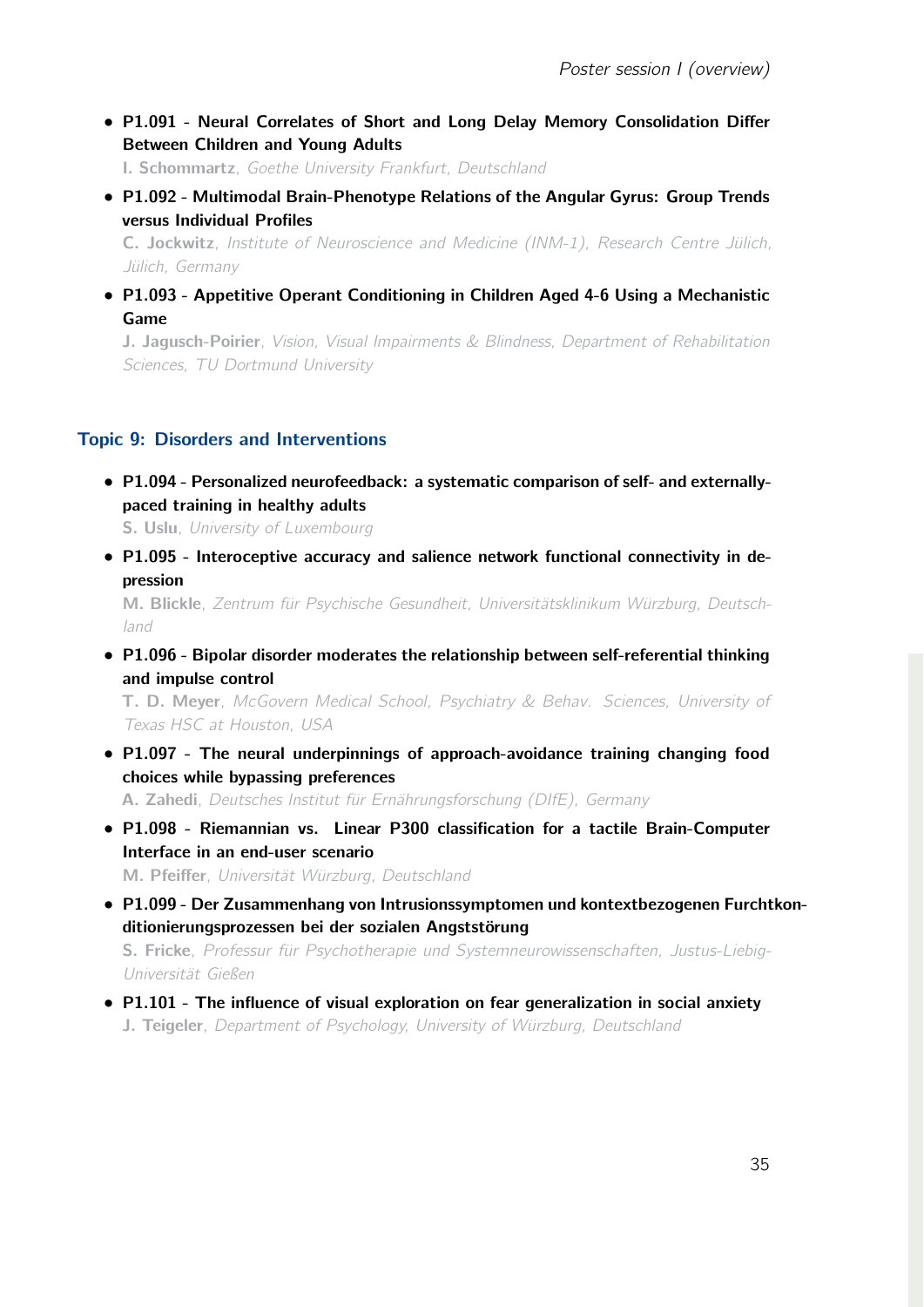- *•* P1.102 Effort-based decision making and motivational deficits in stroke patients M. E. Abdoust, *Biological Psychology of Decision Making, Institute of Experimental Psychology, Heinrich Heine University Düsseldorf, Düsseldorf, Germany*
- *•* P1.103 Divergence of Brain Connectivity in Anxiety Disorders: A Transdiagnostic multicenter Resting-state fMRI Study

T. Langhammer, *Department of Psychology, Humboldt-Universität zu Berlin, Germany*

- *•* P1.104 Validation of an fMRI-based Olfactory Cue Reactivity Task Ç. N. Gürsoy, *Department of Clinical Psychology, Central Institute of Mental Health, Medical Faculty Mannheim, Heidelberg University, Mannheim, Germany*
- *•* P1.105 Taking depression at face value: Study protocol and pilot data on utilizing facial expressions as biomarker and biofeedback intervention within a smartphonebased reappraisal training

K. Capito, *Lehrstuhl für Klinische Psychologie und Psychotherapie, Friedrich-Alexander-Universität Erlangen-Nürnberg (FAU)*

*•* P1.106 - Vagally-mediated heart rate variability is attenuated during breathing meditation in patients with borderline disorder

A. B. E. Benz, *Universität Konstanz, Deutschland*

*•* P1.107 - Altered EEG Variability on Different Time Scales in Participants with Autism Spectrum Disorder - An Exploratory Study

L. Hecker, *Department of Psychiatry and Psychotherapy, University of Freiburg Medical Center, Freiburg, Germany.*

*•* P1.108 - Treatment response prediction based on resting-state neurofunctional data in spider phobia

J. Böhnlein, *Institute for Translational Psychiatry, University of Münster, Germany*

*•* P1.109 - Differentiability of extinction and reconsolidation by prefrontal brain activation in social drinkers

I. Int-Veen, *Universitätsklinikum Tübingen, Deutschland*

- P1.110 The N400 response as a marker of cognitive processing in patients with disorders of consciousness – evidence from semantic violations in sentences and proverbs S. Geukes, *Universität Bielefeld, Deutschland*
- *•* P1.111 The interplay of acute trauma, stress and brain morphology M. Ehlers, *University Medical Center Hamburg Eppendorf, Deutschland*
- P1.112 Now or later? A comparison of the effectivity of continuous and intermittent feedback for neurofeedback learning

M. Jindrova, *Department of Psychosomatic Medicine and Psychotherapy, Central Institute of Mental Health, Mannheim, Germany*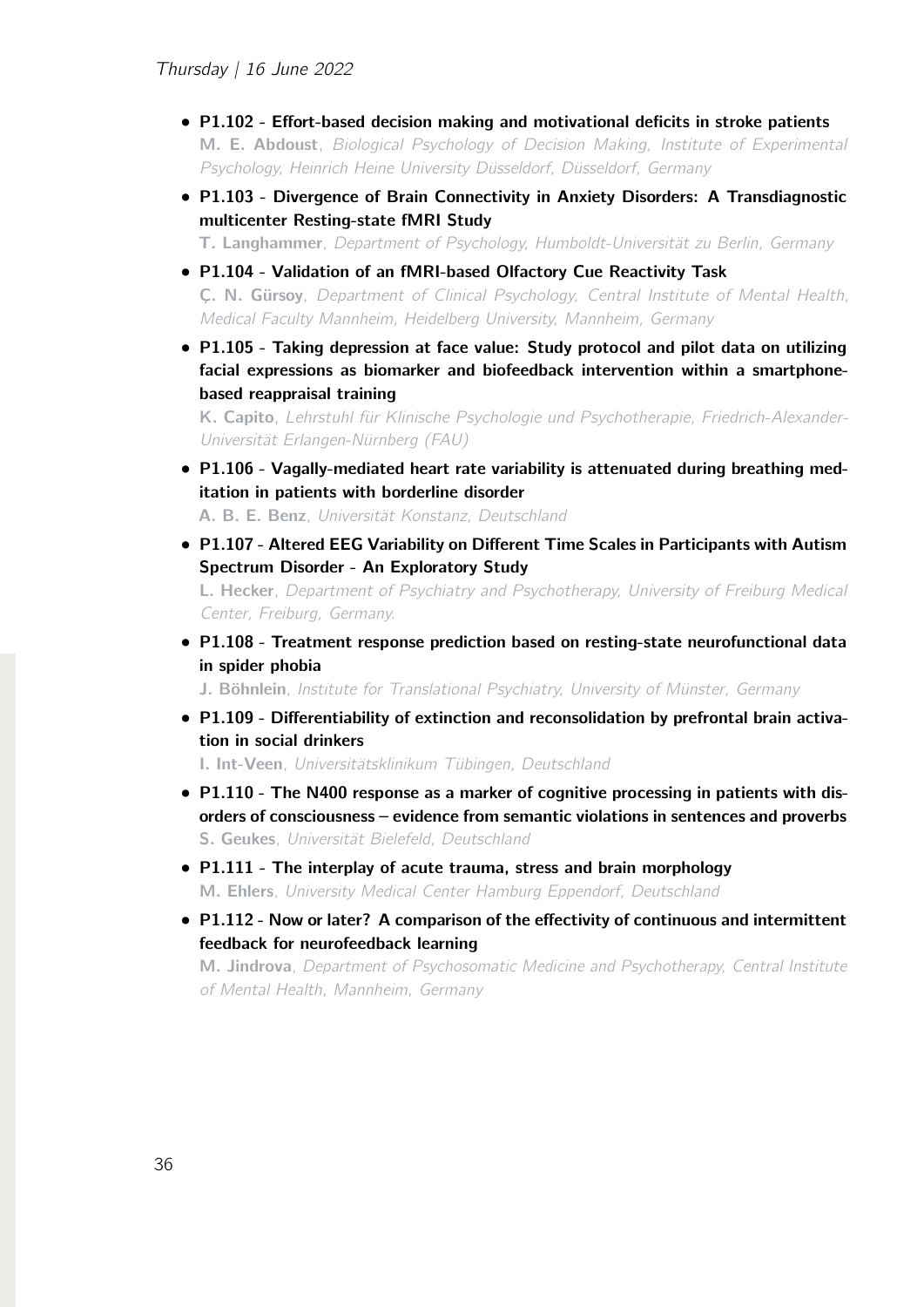*•* P1.113 - Interactions of Prenatal and Postpartum Depression and Infants' Temperament Trajectories: From Age 6 Weeks to 18 Months

F. Sörensen, *1. Pediatric Neurology & Developmental Medicine, University Children's Hospital Tübingen, Germany*

# Topic 10: (Brain) Stimulation

*•* P1.115 - Distinct Neuromodulation-Induced Eeg-Behavior Prediction Patterns: Low-Intensity Transcranial Focused Ultrasound Targeting the Right Prefrontal Cortex Increases Approach and Decreases Withdrawal Behavior Via Specific Inhibition of Midfrontal Theta

P. Ziebell, *University of Würzburg, Würzburg, Germany*

*•* P1.116 - When time matters: differential effects of electrical stimulation on learning performance

S. Paßmann, *Universität Fribourg, Schweiz*

*•* P1.117 - Optimizing transcranial electrical stimulation for improved sleep physiology and memory

J. Ladenbauer, *Universitätsmedizin Greifswald, Deutschland*

# Topic 11: Affective Neuroscience

*•* P1.118 - The Balance of Approach and Avoidance Behavior – The Role of Noradrenaline and Cortisol

K. Fricke, *MSH Medical School Hamburg, Deutschland*

*•* P1.119 - Ewww - Investigating the neural basis of disgust in response to naturalistic and virtual nauseating stimuli

G. Berretz, *Department of Biopsychology, Institute of Cognitive Neuroscience, Faculty of Psychology, Ruhr University Bochum, Bochum, Germany*

- *•* P1.120 ERP effects of emotion and selective attention on face processing J. Schmuck, *Universität Bonn, Deutschland*
- *•* P1.121 Unterscheiden sich die appetitiven Konditionierungs- und Extinktionsprozesse mit pornographischen, gaming-bezogenen und monetären Belohnungsstimuli? K. Krikova, *Universität Siegen, Deutschland*
- *•* P1.122 Early and mid-latency amygdala gamma responses to faces are dependent on the attended to expression. Insights from intracranial recordings E. M. Weidner, *Bielefeld University, Department of Psychology, Bielefeld, Germany*
- *•* P1.123 Individual freezing-like behavior in relation to threat proximity A. Koppold, *Universitätsklinikum Hamburg-Eppendorf, Deutschland*